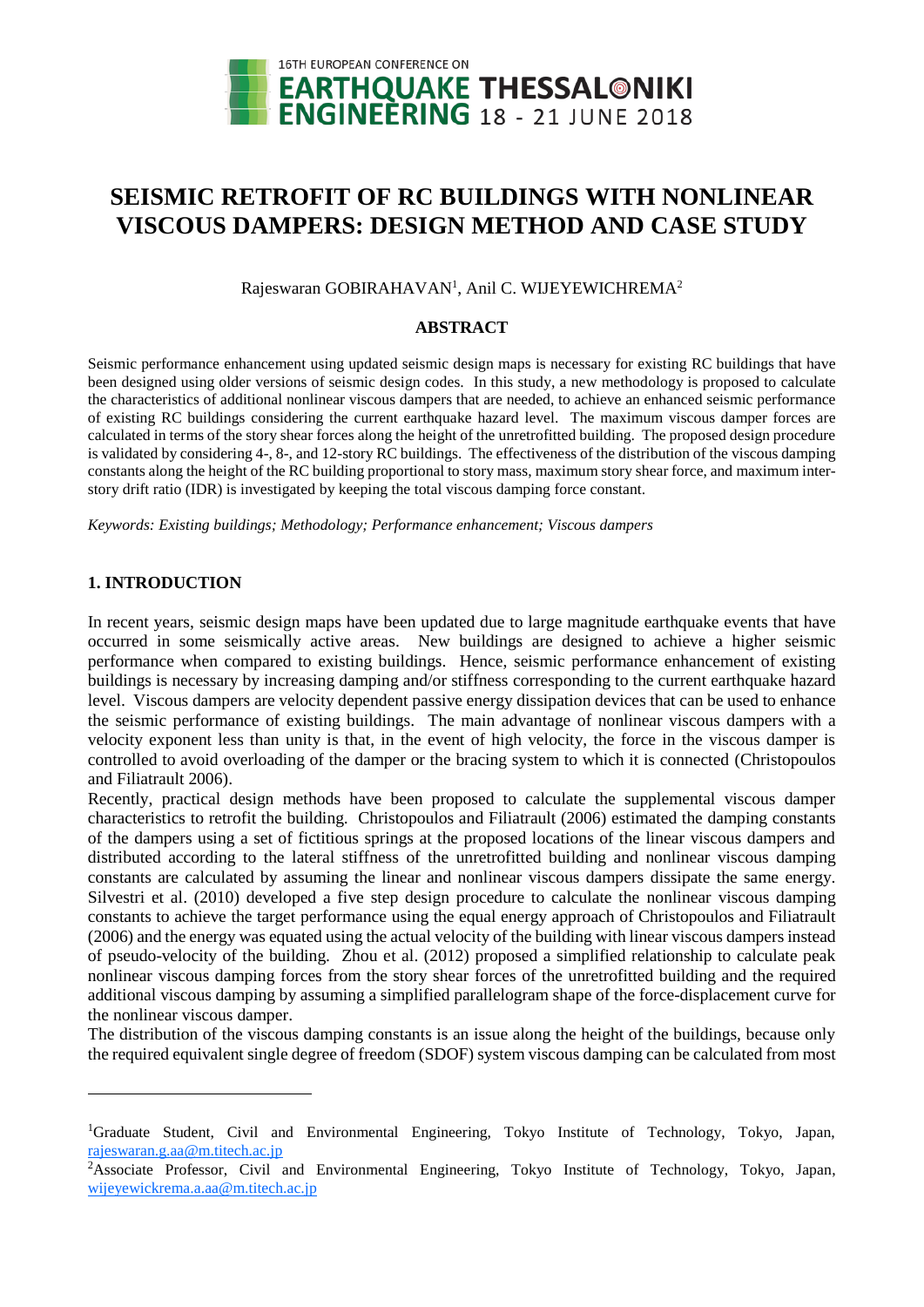of the proposed procedures. Whittle et al. (2012) compared the effectiveness of five linear viscous damper placements techniques (uniform and stiffness proportional damping constants distribution are the standard methods and Simplified Sequential Search Algorithm, Takawaki application, and Lavan analysis/redesign applications are three advanced methods) for a constant sum of the damping constants. Landi et al. (2015) also investigated the performance of the building where the distribution of viscous damping constants was taken to be proportional to different story quantities (story mass, story stiffness, story shear, inter-story drift ratio (IDR), story shear strain energy, efficient story shear strain energy) for a constant supplemental viscous damping.

In this study, a new methodology is proposed to calculate the additional viscous damper characteristics necessary to reach the target performance of existing RC buildings at the current earthquake hazard level using the simplified direct displacement based-design (DBD) procedure. The viscous damper characteristics are calculated by estimating the maximum viscous damping forces in terms of maximum story shear forces of the unretrofitted building along the height. In addition, the effectiveness of the distribution of the viscous damping constants proportional to story mass, maximum story shear force, and maximum IDR is investigated by keeping the total viscous damping forces constant along the height.

### **2. VISCOUS DAMPERS**

#### *2.1 Viscous damping force*

A viscous damper consists of a piston with an orifice head which can move through the viscous fluid inside a cylinder. The pressure difference across the piston head generates a nonlinear viscous damping force  $P^{NL}(t)$ , which depends on the velocity of the piston and is given by,

$$
P^{NL}(t) = C^{NL} \left| \frac{dx(t)}{dt} \right|^{\alpha} \text{sgn}\left(\frac{dx(t)}{dt}\right),\tag{1}
$$

where  $C^{NL}$  is the nonlinear viscous damping constant,  $\alpha$  is the velocity coefficient,  $x(t)$  is the relative displacement between the ends of the damper, and sgn.  $\lbrack . \rbrack$  is signum function. When  $\alpha = 1$ , the device acts as a linear viscous damper.

# *2.2 Maximum linear viscous damping force in ith story in terms of the story shear force for a damper aligned horizontally*

The maximum nonlinear viscous damping force  $P_i^{NL-max}$  in the *i*<sup>th</sup> story is,

$$
P_i^{NL-max} = C_i^{NL} \max_i \left| \frac{dx_i(t)}{dt} \right|^{\alpha}, \qquad (i = 1, ..., n),
$$
 (2)

where  $C_i^{NL}$  is nonlinear viscous damping constant in the  $i^{th}$  story,  $x_i(t)$  is the relative displacement between the ends of the damper in the  $i<sup>th</sup>$  story, and n is the number of stories. Using the equivalent pseudo-velocity,

$$
P_i^{NL-max} = C_i^{NL} (\omega_i x_i^{max})^{\alpha}, \qquad (i = 1, ..., n),
$$
\n(3)

where  $x_i^{\text{max}}$  is the maximum relative displacement between the ends of the damper, and  $\omega_1$  is the fundamental frequency of the building. The maximum linear viscous damping force  $P_i^{L-max}$  is,

$$
P_i^{L-max} = C_i^L \omega_i x_i^{max}, \qquad (i = 1, ..., n),
$$
\n(4)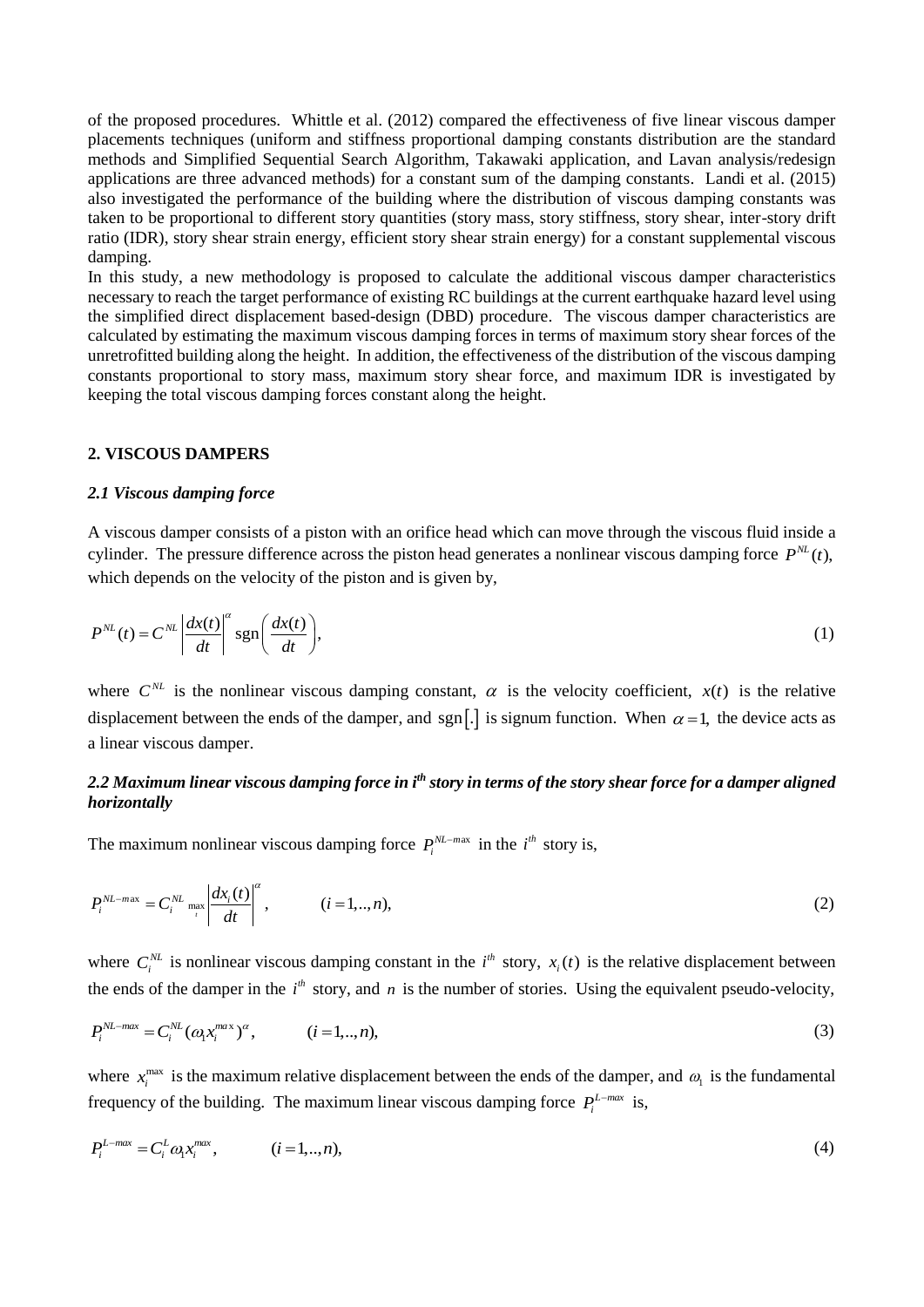where  $C_i^L$  is linear viscous damping constant which is proportional to the story stiffness  $K_i$  at the  $i^h$  story of the building,

$$
C_i^L = \frac{2\xi_1}{\omega_1} K_i, \qquad (i = 1, ..., n),
$$
\n(5)

where  $\xi_1$  is first mode damping ratio of the building. Therefore, the maximum linear viscous damping force  $P_i^{L-max}$  can be approximated with respect to the maximum story shear force of the unretrofitted building  $V_i^{max}$ as,

$$
P_i^{L-max} = 2\xi_1 K_i x_i^{max} = 2\xi_1 V_i^{max}, \qquad (i = 1,..,n).
$$
 (6)

## *2.3 Maximum nonlinear viscous damping force in i th story in terms of the story shear force for a damper aligned horizontally*

To determine the maximum nonlinear viscous damping force, the energy dissipated per cycle for a linear viscous dampers  $E^L$  and nonlinear viscous dampers  $E^{NL}$  are equated,

$$
E^L = E^{NL}.\tag{7}
$$

For a nonlinear viscous damper subjected to a harmonic relative displacement between the ends of the dampers, the energy dissipated per cycle is obtained from the area under the force-displacement curve as,

$$
E^{NL} = \frac{\pi}{\lambda \omega} C^{NL} (\omega x^{\text{max}})^{\alpha+1}, \tag{8}
$$

where, 
$$
\lambda = \frac{\sqrt{\pi}}{2} \Gamma\left(\frac{\alpha+3}{2}\right) / \Gamma\left(\frac{\alpha+2}{2}\right)
$$
, (9)

 $\Gamma$  is gamma function, and  $\omega$  is the frequency of the harmonic relative displacement (Christopoulos and Filiatrault 2006). Eqn. 8 can be re-written as,

$$
E^{NL} = \frac{\pi}{\lambda} P^{NL-\text{max}} x^{\text{max}}.
$$
 (10)

From Eqn. (10) the energy dissipation of a linear viscous dampers is,

$$
E^L = \pi P^{L-\max} x^{\max}.
$$
\n<sup>(11)</sup>

Substituting Eqns. (10) and (11) into Eqn. (7),

$$
\frac{P^{NL-\max}}{P^{L-\max}} = \lambda.
$$
\n(12)

Therefore, the maximum nonlinear viscous damping force  $P_i^{NL-max}$  in terms of the maximum story shear force  $V_i^{\text{max}}$  of the unretrofitted building is,

$$
P_i^{NL-\max} = 2\lambda \xi_i V_i^{\max}, \qquad (i = 1, ..., n). \tag{13}
$$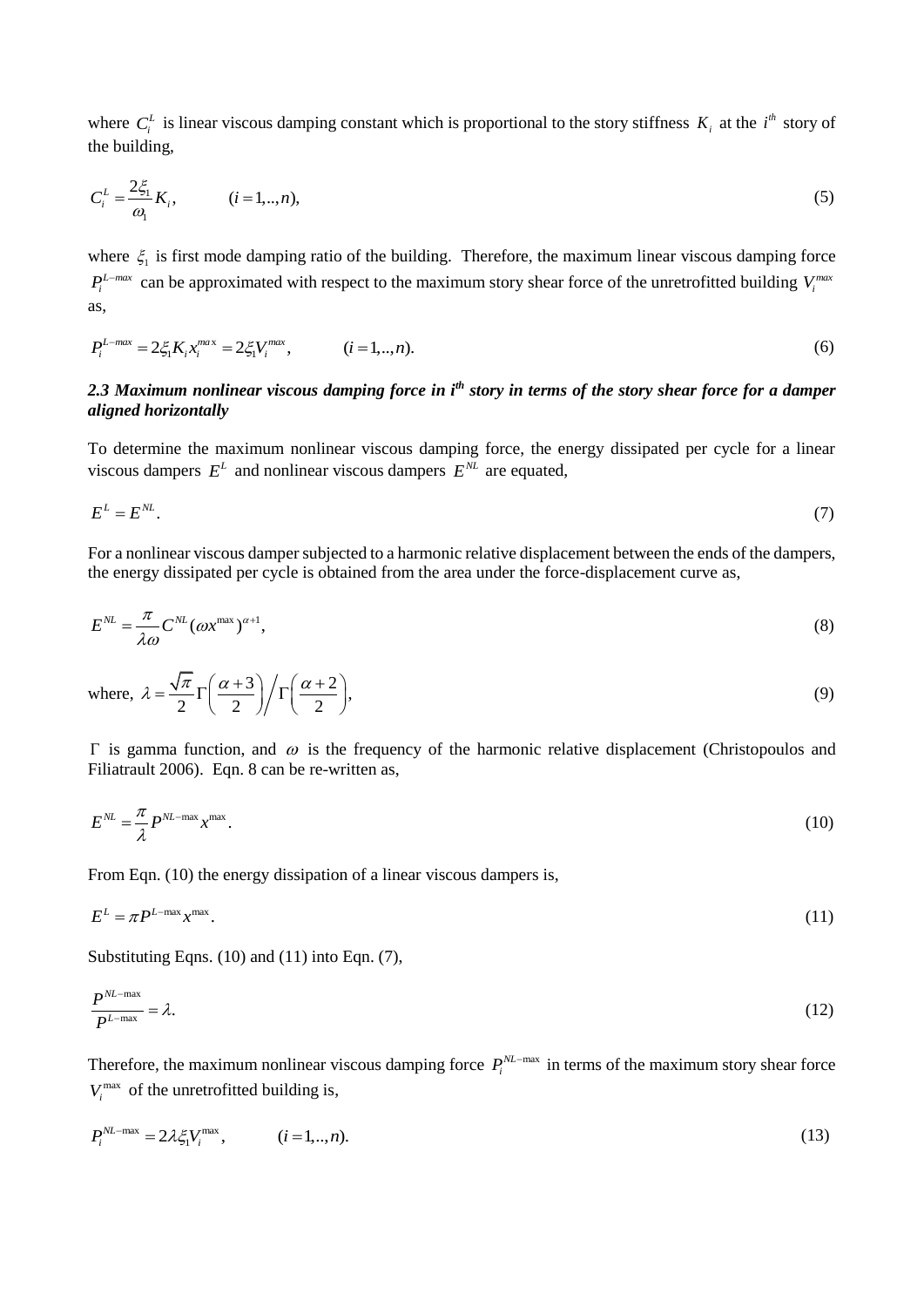#### **3. PROPOSED DESIGN PROCEDURE**

The design procedure consists of four steps.

*Step 1: Determine the maximum IDR and maximum story shear forces along the height of the unretrofitted building for the current earthquake hazard level*

The maximum IDR and maximum story shear forces  $V_i^{\text{max}}$  along the height of the unretrofitted building are calculated from NLRHA for the current earthquake hazard level, by scaling the ground motions to the current design response spectrum (FEMA 356, 2000).

## *Step 2: Define the displacement profile for the corresponding allowable IDR at the enhanced performance level*

The displacement profile along the height of the building is based on the drift limit to design a new building in the DBD procedure. If the building is to remain elastic at the drift limit, the displacement profile can be taken as the elastic first mode shape, otherwise, the inelastic first mode shape can be used for the design displacement profile, however, the inelastic and elastic first mode shapes are often very similar (Priestley et al. 2007). In the proposed procedure, the inelastic first mode displacement shape is used to define the displacement profile along the height of the building for the allowable IDR by considering higher mode effects and the empirical relationship is,

$$
\Delta_i^R = \omega_0 \theta_c h_i \frac{(4H - h_i)}{(4H - h_1)}, \qquad (i = 1, ..., n),
$$
\n(14)

$$
\omega_{\theta} = 1.15 - 0.0034H \le 1,\tag{15}
$$

where  $\Delta_i^R$  is the retrofitted (target) displacement in  $i^h$  story,  $h_i$  is the height of the  $i^h$  story,  $\omega_\theta$  is the reduction factor to account for the higher mode,  $\theta_c$  is the allowable IDR, and H is the height of the building (Sullivan et al. 2012, Sullivan and Lago 2012).

#### *Step 3: Determine the equivalent SDOF system displacements*

The equivalent SDOF system displacement is used in the DBD procedure to design the building. The retrofitted (target) displacement  $\Delta^R$  and unretrofitted displacement  $\Delta^{UR}$  in the equivalent SDOF system are calculated from,

$$
\Delta^R = \sum_{i=1}^n m_i \left(\Delta_i^R\right)^2 / \sum_{i=1}^n m_i \Delta_i^R,
$$
\n(16)

$$
\Delta^{UR} = \sum_{i=1}^{n} m_i \left( \Delta_i^{UR} \right)^2 / \sum_{i=1}^{n} m_i \Delta_i^{UR} , \qquad (17)
$$

where  $m_i$  is the mass of the  $i^h$  floor, and  $\Delta_i^{UR}$  is the unretrofitted displacement in  $i^h$  story (Sullivan et al. 2012, Sullivan and Lago 2012). The unretrofitted displacement in  $i<sup>th</sup>$  story  $\Delta_i^{UR}$  can be calculated from the IDR profile in Step 1.

## *Step 4: Calculate the maximum force of viscous dampers and damping constants in each story*

The required supplemental viscous damping  $\xi_{req}$  is calculated from the ratio between the retrofitted (target)

displacement  $\Delta^R$  and unretrofitted displacement  $\Delta^{UR}$  in the equivalent SDOF system. An empirical relationship is used in this step, which is used to scale the displacement spectrum by Sullivan and Lago (2012). The viscous damping offered by the retrofitted and unretrofitted building is assumed as 5% (equivalent viscous damping due to inelastic deformation is not taken to account). The period of the equivalent SDOF system is taken as the fundamental period of the building, which is assumed as same for retrofitted and unretrofitted building (effect of the additional damping on the fundamental period of the building is neglected). Hence, the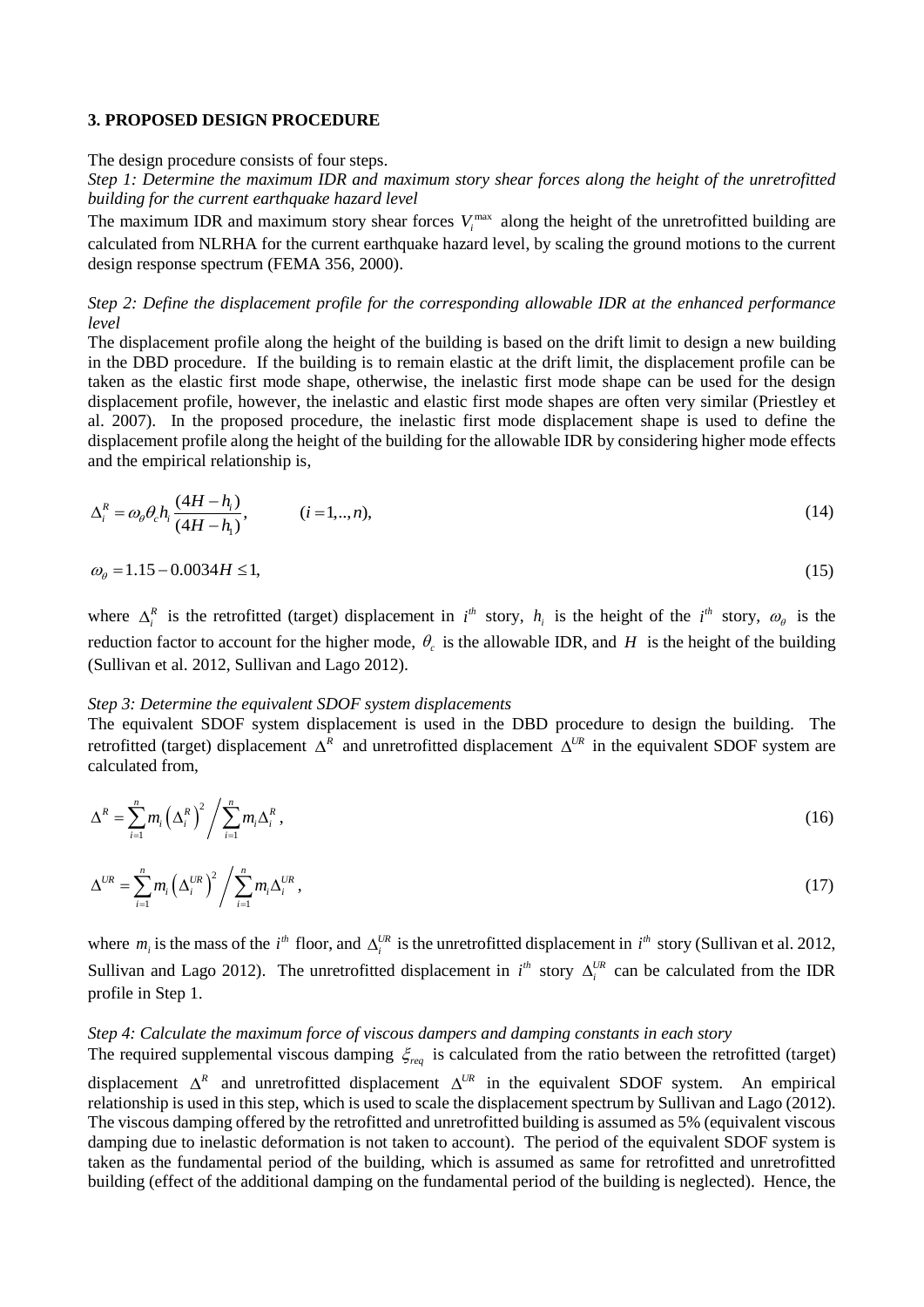required supplemental viscous damping  $\xi_{req}$  is,

$$
\xi_{req} = \left( \left( \frac{\Delta^{UR}}{\Delta^R} \right)^2 \times 10 \right) - 10. \tag{18}
$$

The required maximum damper displacement  $\Delta_i^d$  is,

$$
\Delta_i^d = \Delta_i^R - \Delta_{i-1}^R, \qquad (i = 1, ..., n),
$$
\n(19)

the maximum viscous damping force  $P_i^{NL-\max}$  in the  $i^{th}$  story is from Eqn. 13,

$$
P_i^{NL-\max} = 2\lambda \xi_{req} V_i^{\max}, \qquad (i = 1,..,n),
$$
\n(20)

and using Eqn. 3, the viscous damping constant  $C_i^{NL}$  in the  $i^{th}$  story is calculated as,

$$
C_i^{NL} = \left(\frac{2^{(1-\alpha)}\lambda \xi_{req} T_1^{\alpha}}{\pi^{\alpha}}\right) \frac{V_i^{\max}}{\left(\Delta_i^d\right)^{\alpha}}, \qquad (i = 1,..,n).
$$
\n(21)

Finally, the calculated viscous damping characteristics can be modified by considering the geometric amplification factor based on the arrangement (e.g. horizontal, diagonal, upper toggle, reverse toggle, scissorjack) and number of the viscous dampers in each story of the building.

#### **4. APPLICATION OF THE PROCEDURE**

#### *4.1 Building description and modeling*

The proposed design procedure is applied to 4-, 8-, and 12-story, three-bay by three-bay RC buildings (Fig. 1). The bay width is 6.1 m in both directions and the story height is 3.9 m. The buildings are designed using the equivalent lateral force (ELF) procedure, following the provisions of IBC 2009 (ICC 2009), ASCE 7-05 (ASCE 2005), and ACI 318-08 (ACI 2008). The design response spectrum is constructed for an arbitrary location in California (33.99 N, 118.162 W) and the soil is characterized as stiff soil (Site class D). The building is intended to be used as an office building (occupancy category III). The design floor dead load (slab, partitions, finishes), live load, and self-weight of the concrete are  $8.28 \text{ kN/m}^2$ ,  $2.37 \text{ kN/m}^2$ , and  $25 \text{ kN/m}^3$ , respectively.



Figure 1. The RC buildings used in this study: (a) 4-story (b) 8-story (c) 12-story.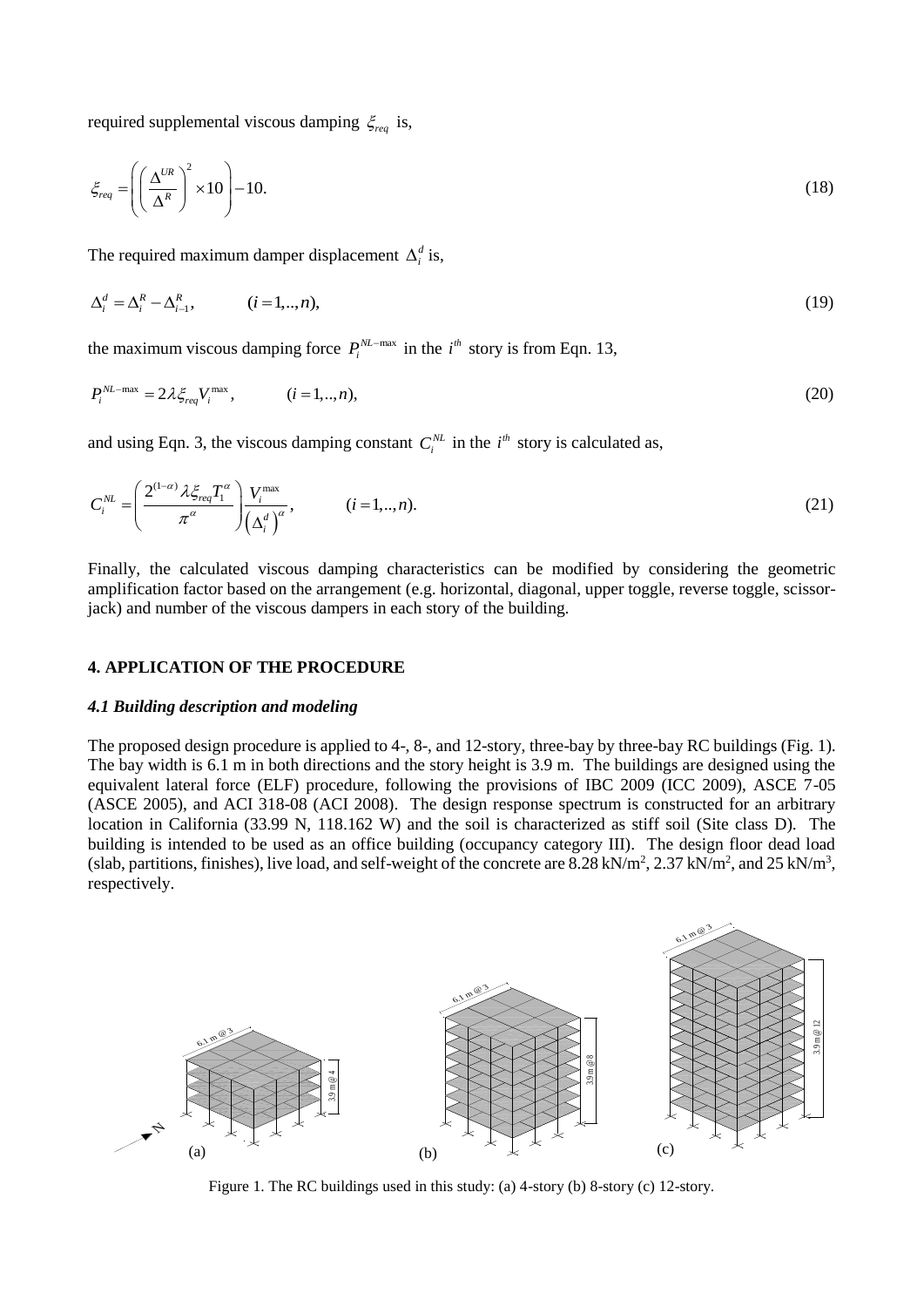Three-dimensional finite element modelling is carried out using PERFORM-3D (CSI 2011). Beam and column members are divided into three elements along the length and each element is modeled usinginelastic fiber segments. A section is discretized into unconfined concrete fibers, confined concrete fibers, and steel fibers. Uniaxial material models with a nonlinear constitutive relationship are assigned to the fibers. Mander model (Mander et al. 1988) and Manegotto and Pinto model (Mangetto et al. 1973) are used for concrete and steel, respectively. Rigid diaphragms are used for floors to constrain all nodes located in a horizontal plane to have same horizontal displacement and rotation about the vertical axis. The viscous damper and supporting brace are connected in series and modeled as a Maxwell spring-dashpot system.

### *4.2 Nonlinear Response History Analysis (NLRHA)*

The current design response spectrum is defined from U.S. Seismic design maps based on the provisions of IBC 2015 (ICC 2015) at the same location of the building. A total of seven far-fault ground motions (Table 1) are selected from the Pacific Earthquake Engineering Research Centre database (PEER 2017). In the selection process, the following criteria are employed: (i) magnitude of the earthquake  $M_w \ge 6.5$ ; (ii) closest distance to the fault rupture  $10 < R_{n\mu}$  < 100 km; (iii) site class for recording station is D. The selected ground motions are scaled to the current earthquake design spectrum in the period range of  $0.2T_1$  to  $1.5T_1$  (Fig. 2). For the buildings considered in this study, the period range is  $0.18$  s to  $3.38$  s (the fundamental period  $T<sub>1</sub>$  of the

| N <sub>0</sub> | Event                            | Year | <b>Station</b>                         | $M_{w}$ | <b>Source-site</b><br>distance<br>(km) | <b>Shear wave</b><br>velocity<br>(m/s) | <b>Scaling</b><br>factor |
|----------------|----------------------------------|------|----------------------------------------|---------|----------------------------------------|----------------------------------------|--------------------------|
|                | Imperial Valley-06               | 1979 | Delta                                  | 6.53    | 22.03                                  | 242.05                                 | 2.29                     |
| 2              | Corinth Greece                   | 1981 | Corinth                                | 6.60    | 10.27                                  | 361.40                                 | 2.61                     |
| 3              | Taiwan<br>SMART1(45)             | 1986 | SMART1 O02"                            | 7.30    | 57.13                                  | 285.09                                 | 3.20                     |
| $\overline{4}$ | <b>Superstition Hills-</b><br>02 | 1987 | El Centro Imp.<br>Co. Cent             | 6.54    | 18.20                                  | 192.05                                 | 2.01                     |
| 5              | Northridge-01                    | 1994 | <b>Canyon Country</b><br>- W Lost Cany | 6.69    | 12.44                                  | 325.60                                 | 1.56                     |
| 6              | Kobe_Japan                       | 1995 | Sakai                                  | 6.90    | 28.08                                  | 256.00                                 | 3.42                     |
| $\tau$         | El Mayor-<br>Cucapah_Mexico      | 2010 | <b>RIITO</b>                           | 7.20    | 13.00                                  | 242.05                                 | 1.62                     |

Table 1. Ground motions used in this study.



Figure 2. Comparison of 5%-damped response spectra for scaled ground motions and their mean with design acceleration response spectra.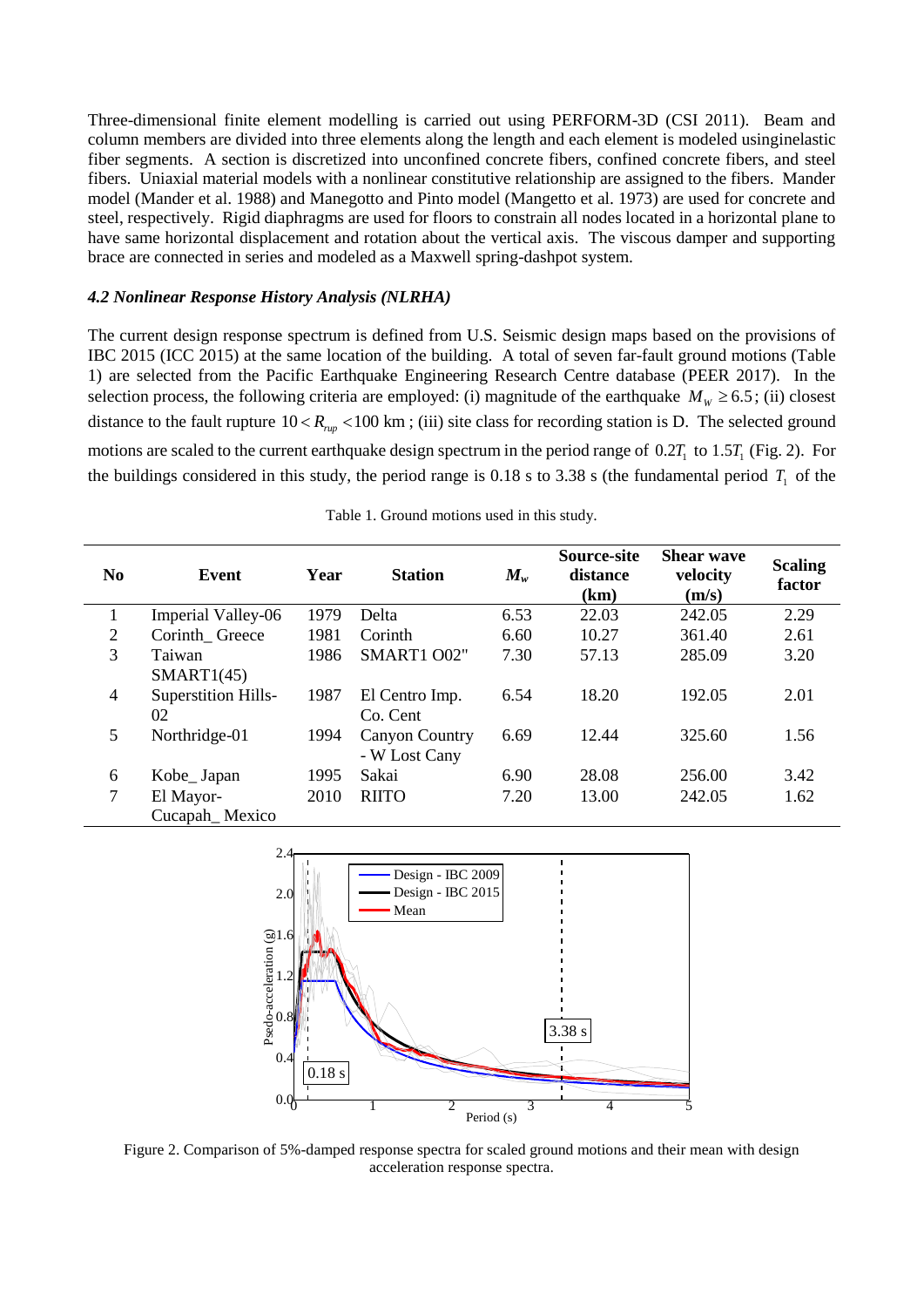4-, 8-, and 12-story buildings are 0.89 s, 1.74 s, and 2.25 s, respectively). The ground motions are applied in the N-S direction of the building.

#### *4.3 Verification of the proposed procedure*

The mean values of the peak IDR and peak story shear forces along the height of the unretrofitted building is calculated from the NLRHA in Step 1 of the design procedure. The structural performance level for the retrofitted building is assumed to be Immediate Occupancy (IO) level corresponding to an allowable IDR  $\theta_c = 1\%$  (FEMA 356, 2000). The velocity coefficient of the nonlinear viscous dampers is assumed as  $\alpha = 0.2$ . The viscous damper is connected diagonally with a supporting brace in series as shown in Fig. 3. Two viscous dampers with the same mechanical characteristics are assigned to each story. The required maximum damper displacement  $\Delta_i^d$ , maximum nonlinear viscous damping force  $P_i^{NL-\text{max}}$ , and nonlinear viscous damping constant  $C_i^{NL}$  in  $i^{th}$  story are,

$$
\Delta_i^d = (\Delta_i^R - \Delta_{i-1}^R)\cos\theta, \qquad (i = 1, \dots, n),
$$
\n(22)

$$
P_i^{NL-\max} = \frac{\lambda \xi_{req}}{\cos(\theta)} V_i^{\max}, \qquad (i = 1, ..., n),
$$
\n(23)

$$
C_i^{NL} = \left(\frac{\lambda \xi_{req} T_i^{\alpha}}{(2\pi)^{\alpha} \cos(\theta)}\right) \frac{V_i^{\max}}{(\Delta_i^d)^{\alpha}}, \qquad (i = 1, ..., n),
$$
\n(24)

where  $\theta$  is the inclination of the viscous damper.

The viscous damper characteristics calculated from the proposed procedure are given in Tables 2-4. The seismic response indicators of the unretrofitted and retrofitted buildings with linear viscous dampers (LVD) and nonlinear viscous dampers (NLVD) obtained from NLRHA are shown in Figs. 4-5. The mean values of the peak IDR of the unretrofitted buildings (Step 1 of design procedure) and retrofitted buildings are shown in



Figure 3. Geometric arrangement of viscous damper and supporting brace.

Table 2. Viscous damper characteristics for the 4-story building.

| <b>Story</b><br>(kN)<br>(kN)<br>(kN)<br>(kN.s/m)<br>(t)<br>$\mathbf{m}\mathbf{m}$ )<br>(mm)<br>$\mathbf{m}\mathbf{m}$<br>0.016<br>495<br>5,401<br>64.0<br>2,032<br>8,587<br>1,691<br>40.0<br>33.5<br>0.020<br>470<br>74.7<br>4,856<br>144.9<br>l.827<br>8,908<br>1,521<br>29.0 | $m_{\rm i}$ | r z max | $\textit{IDR}^{\text{max}}$ | $\Lambda$ UR | $\Delta_i^R$ | $\Delta_i^a$ | $\mathbf{D}^{L-\max}$ | $C^L_i$ | $\mathbf{D}$ NL-max | $\mathcal{C}^{NL}$     |
|--------------------------------------------------------------------------------------------------------------------------------------------------------------------------------------------------------------------------------------------------------------------------------|-------------|---------|-----------------------------|--------------|--------------|--------------|-----------------------|---------|---------------------|------------------------|
|                                                                                                                                                                                                                                                                                |             |         |                             |              |              |              |                       |         |                     | $(kN_s^{0.2}/m^{0.2})$ |
|                                                                                                                                                                                                                                                                                |             |         |                             |              |              |              |                       |         |                     | 2,256                  |
|                                                                                                                                                                                                                                                                                |             |         |                             |              |              |              |                       |         |                     | 2,088                  |
| 0.017<br>470<br>214.3<br>1,387<br>4,430<br>9,605<br>104.0<br>24.6<br>.667                                                                                                                                                                                                      |             |         |                             |              |              |              |                       |         |                     | 1,969                  |
| 0.011<br>444<br>3,149<br>258.4<br>128.1<br>8,345<br>1,185<br>986<br>20.1<br>4                                                                                                                                                                                                  |             |         |                             |              |              |              |                       |         |                     | .,457                  |

\*  $\theta = 33.024^{\circ}$ ,  $\Delta^{UR} = 200.3$  mm,  $\Delta^{R} = 98.2$  mm, and  $\xi_{req} = 31.5\%$ .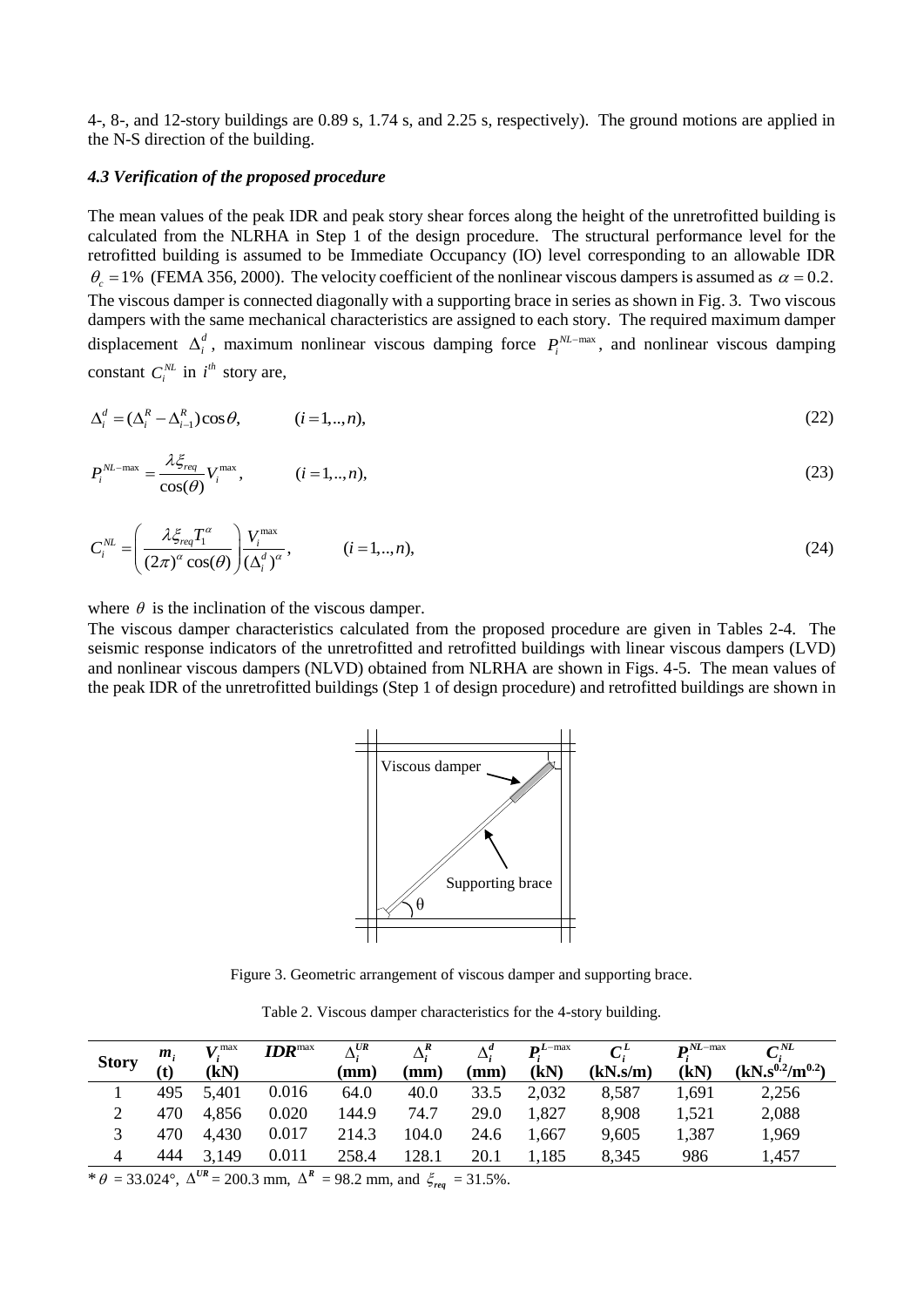| <b>Story</b>   | m <sub>i</sub> | $V^{\max}_{i}$ | $\textit{IDR}^{\text{max}}$ | $\Delta_i^{UR}$ | $\Delta_i^R$ | $\Delta_i^d$ | $\mathbf{D}^{L-\max}$ | $C_i^L$  | $\mathbf{D}^{NL-\max}$ | $\mathcal{C}^{NL}$     |
|----------------|----------------|----------------|-----------------------------|-----------------|--------------|--------------|-----------------------|----------|------------------------|------------------------|
|                | (t)            | (kN)           |                             | $(\mathbf{mm})$ | (mm)         | mm)          | (kN)                  | (kN.s/m) | (kN)                   | $(kN_s^{0.2}/m^{0.2})$ |
|                | 495            | 6,405          | 0.017                       | 70.0            | 39.8         | 33.3         | 3,007                 | 24,984   | 2,503                  | 3,822                  |
| 2              | 470            | 6,043          | 0.021                       | 163.0           | 77.0         | 31.2         | 2,837                 | 25,199   | 2,362                  | 3,655                  |
| 3              | 470            | 5,758          | 0.018                       | 245.5           | 111.7        | 29.0         | 2,704                 | 25,790   | 2,250                  | 3,532                  |
| $\overline{4}$ | 470            | 5,375          | 0.016                       | 315.9           | 143.8        | 26.9         | 2,524                 | 25,999   | 2,100                  | 3,348                  |
| 5              | 470            | 4,913          | 0.016                       | 380.5           | 173.4        | 24.7         | 2,307                 | 25,833   | 1,920                  | 3,112                  |
| 6              | 470            | 4,735          | 0.015                       | 444.5           | 200.3        | 22.6         | 2,223                 | 27,270   | 1,851                  | 3,055                  |
| 7              | 470            | 4,206          | 0.012                       | 502.4           | 224.7        | 20.4         | 1,975                 | 26,774   | 1,624                  | 2,768                  |
| 8              | 444            | 2,773          | 0.008                       | 541.8           | 246.6        | 18.3         | 1,302                 | 19,727   | 1,084                  | 1,866                  |

Table 3. Viscous damper characteristics for the 8-story building.

\*  $\theta = 33.024^{\circ}$ ,  $\Delta^{UR} = 403.4$  mm,  $\Delta^{R} = 181.5$  mm, and  $\zeta_{req} = 39.3\%$ .

Table 4. Viscous damper characteristics for the 12-story building.

|              | $m_i$ | $V_i^{\max}$ | $\textit{IDR}^{\text{max}}$ | $\Lambda$ UR<br>Δ. | $\overline{\Delta}_i^R$ | $\Delta_i^d$    | $\mathbf{D}^{L-\max}$ | $C_i^L$  | $\mathbf{D}^{NL-\max}$ | $\mathcal{C}^{NL}$     |
|--------------|-------|--------------|-----------------------------|--------------------|-------------------------|-----------------|-----------------------|----------|------------------------|------------------------|
| <b>Story</b> | (t)   | (kN)         |                             | (mm)               | $(\mathbf{mm})$         | $(\mathbf{mm})$ | (kN)                  | (kN.s/m) | (kN)                   | $(kN_s^{0.2}/m^{0.2})$ |
|              | 527   | 9,589        | 0.010                       | 40.0               | 36.2                    | 32.9            | 3,898                 | 42,544   | 3,245                  | 5,233                  |
| 2            | 501   | 8,997        | 0.017                       | 107.6              | 76.9                    | 31.5            | 3,658                 | 41,161   | 3,044                  | 4,952                  |
| 3            | 501   | 8,410        | 0.019                       | 183.8              | 112.8                   | 30.1            | 3,419                 | 40,784   | 2,846                  | 4,672                  |
| 4            | 501   | 8,083        | 0.021                       | 268.2              | 147.1                   | 28.7            | 3,286                 | 41,112   | 2,735                  | 4,533                  |
| 5            | 501   | 7,795        | 0.017                       | 337.8              | 179.7                   | 27.3            | 3,169                 | 41,679   | 2,637                  | 4,415                  |
| 6            | 501   | 7,321        | 0.017                       | 405.8              | 210.6                   | 25.9            | 2,976                 | 41,262   | 2,477                  | 4,191                  |
| 7            | 501   | 6,634        | 0.016                       | 470.5              | 239.9                   | 24.5            | 2,697                 | 39,527   | 2,245                  | 3,840                  |
| 8            | 501   | 5,854        | 0.016                       | 535.8              | 267.5                   | 23.1            | 2,381                 | 36,993   | 1,981                  | 3,429                  |
| 9            | 469   | 4,559        | 0.016                       | 601.8              | 293.4                   | 21.7            | 2,069                 | 34,241   | 1,722                  | 3,019                  |
| 10           | 469   | 4,005        | 0.016                       | 667.6              | 317.6                   | 20.3            | 1,854                 | 32,783,  | 1,543                  | 2,740                  |
| 11           | 469   | 4,005        | 0.014                       | 726.0              | 340.2                   | 18.9            | 1,629                 | 30,937   | 1,355                  | 2,442                  |
| 12           | 444   | 2,500        | 0.008                       | 764.8              | 361.1                   | 17.5            | 1,017                 | 26,774   | 846                    | 1,548                  |

\*  $\theta = 33.024^{\circ}$ ,  $\Delta^{UR} = 546.1$  mm,  $\Delta^{R} = 260.1$  mm, and  $\zeta_{req} = 34.0\%$ .



Figure 4. Mean values of the peak IDR of the buildings: (a) 4-Story (b) 8-Story (c) 12-Story.

Fig. 4. The peak IDR of the buildings reduces to 1%, which indicates that the proposed procedure can be used to estimate the required additional viscous damper characteristics to achieve the target performance. The estimated IDR profile based on the first mode inelastic displacement profile (Step 2 of design procedure)is close to the peak IDR of the 4- and 8-story buildings with linear viscous dampers from NLRHA, modification is necessary in the other cases. There is no significant difference in the peak IDR profile shape along the height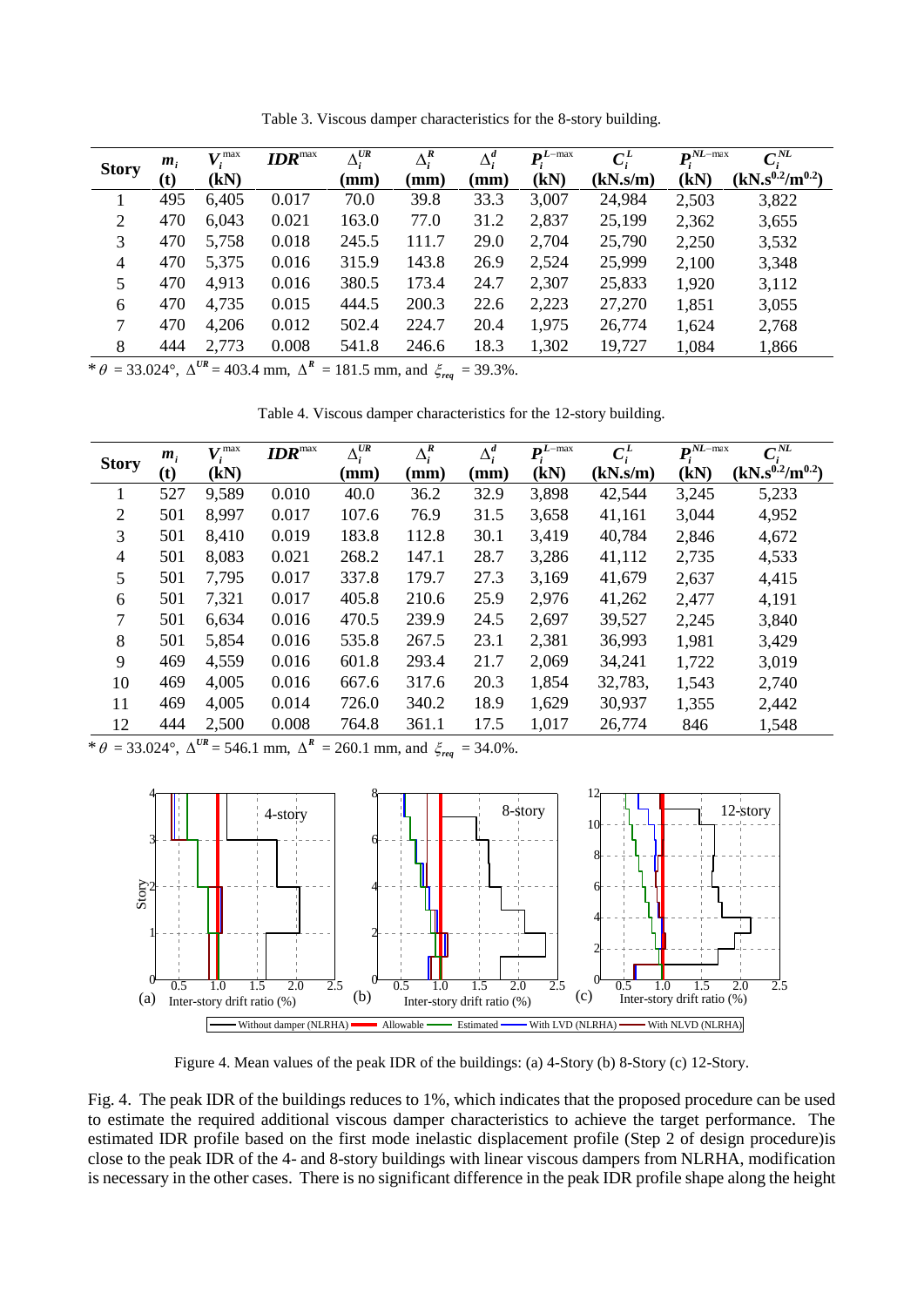

Figure 5. Mean values of the peak floor displacement of the buildings: (a) 4-Story (b) 8-Story (c) 12-Story.

of the building due to the additional linear viscous dampers. Fig. 5 shows that the estimated displacement profile based on the allowable IDR (Step 2 of design procedure) are close to the peak floor displacement profile of the building. However, there is a slight increase in the top floor peak displacement in the 12-story building.

#### *4.4 Supporting brace for the viscous damper*

The stiffness of the supporting brace can significantly affect the performance of the viscous damper. However, it is necessary that the brace should be as stiff as possible to increase the efficiency of the viscous damper. The braces were assumed as rigid in the proposed design procedure (dynamic effect from supporting braces are neglected). Londoño et al. (2014) proposed a relationship to calculate the required minimum axial stiffness of a supporting brace to provide a specific efficiency by a linear viscous damper,

$$
k_i^b = \left(\frac{1}{\varepsilon^2} - 1\right)^{-\frac{1}{2}} C_i^L \quad \omega_1, \qquad (i = 1, ..., n), \tag{25}
$$

where  $\varepsilon$  is efficiency and  $k_i^b$  is minimum axial stiffness of the brace in  $i^h$  story of the building. In the present study, the axial stiffness of the supporting brace in the  $i<sup>th</sup>$  story is taken as,  $10k<sup>b</sup><sub>i</sub>$  with  $\varepsilon = 98\%$ . In the case of nonlinear viscous dampers, the same values of axial stiffness are used in each story as for the case of linear viscous dampers. Table 5 shows the stiffness of the supporting bars. The peak deformation of the

|              | 4-Story   | 8-Story   | 12-Story  |
|--------------|-----------|-----------|-----------|
| <b>Story</b> | (kN/m)    | (kN/m)    | (kN/m)    |
| 1            | 2,897,202 | 4,437,232 | 5,829,918 |
| 2            | 3,005,677 | 4,475,335 | 5,713,046 |
| 3            | 3,240,575 | 4,580,236 | 5,588,700 |
| 4            | 2,815,673 | 4,617,407 | 5,633,603 |
| 5            |           | 4,587,905 | 5,711,320 |
| 6            |           | 4,843,111 | 5,654,259 |
| 7            |           | 4,755,008 | 5,416,481 |
| 8            |           | 3,503,467 | 5,069,205 |
| 9            |           |           | 4,692,184 |
| 10           |           |           | 4,492,400 |
| 11           |           |           | 4,239,433 |
| 12           |           |           | 2,857,745 |

Table 5. The stiffness of the supporting braces.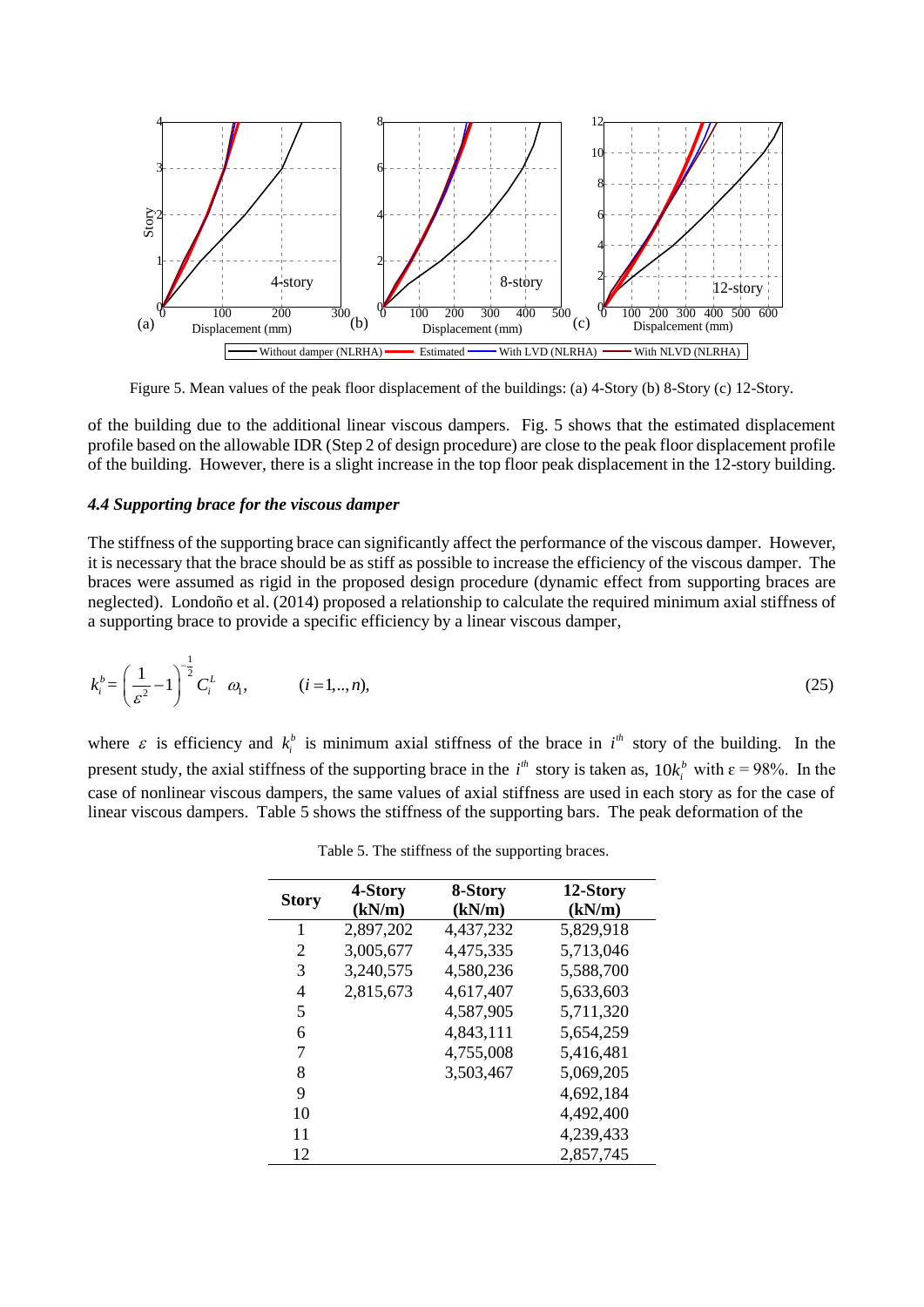

Figure 6. Mean values of the peak deformation of the dampers of the buildings: (a) 4-Story (b) 8-Story (c) 12-Story.

viscous damper is compared with the peak deformation of the viscous damper and brace compound component in Fig. 6. Both deformations coincide with each other, hence, the axial stiffness of the supporting braces can be calculated from  $10k_i^b$  in the proposed procedure.

### **5. EFFECTIVENESS OF THE DISTRIBUTION OF VISCOUS DAMPING CONSTANTS**

Keeping the total viscous damping forces calculated in Section 4 constant, the effectiveness of the distribution of viscous damping constants along the height of the building proportional to  $p_i^s$ , story mass (SM), maximum story shear force (SS), and maximum IDR is considered in this section. A simplified procedure is used to calculate the viscous damping characteristics based on Landi et al. (2015). The nonlinear viscous damping constant  $C_i^{NL}$  is proportional to the story parameter  $p_i^S(S = SM, SS, IDR)$  and is given by,

$$
C_i^{NL} = k_S p_i^S, \t (i = 1, ..., n; S = SM, SS, IDR), \t (26)
$$

where  $k_s$  ( $S = SM$ , *SS*, *IDR*) is a constant. Hence, the sum of the viscous damping constants is proportional

to the sum of the story parameters,  
\n
$$
\sum_{j=1}^{n} C_j^{NL} = k_S \sum_{j=1}^{n} p_j^{S}, \qquad (S = SM, SS, IDR).
$$
\n(27)

From Eqn. 26 and Eqn. 27,  
\n
$$
C_i^{NL} = \left(\sum_{j=1}^n C_j^{NL} / \sum_{j=1}^n p_j^S\right) p_i^S, \qquad (i = 1, ..., n; S = SM, SS, IDR).
$$
\n(28)

Substituting 
$$
C_i^{NL}
$$
 from Eqn. 28 into the Eqn. 3 the maximum viscous damping force in the  $i^{th}$  story is,  
\n
$$
P_i^{NL-\max} = \left(\frac{2\pi}{T_1}\right)^{\alpha} \left(\sum_{j=1}^n C_j^{NL}\right)^{\alpha} \left(\sum_{j=1}^n P_j^{S}\right) \left(\Delta_i^d\right)^{\alpha} p_i^S, \qquad (i = 1, ..., n; S = SM, SS, DDR), \qquad (29)
$$

The sum of the maximum viscous damper forces is,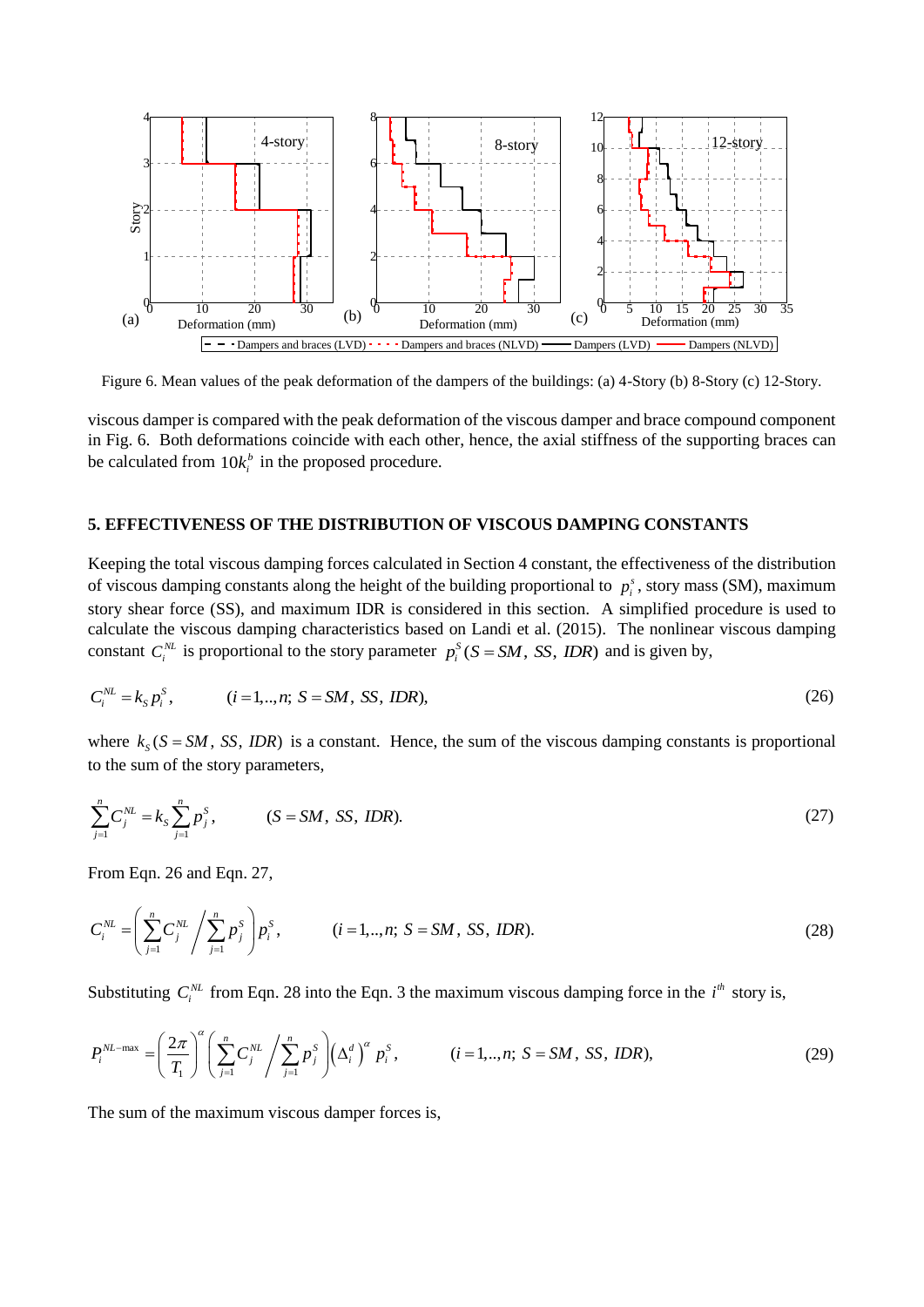

$$
\text{Figure 7. Mean values of the peak IDR of the buildings: (a) 4-Story (b) 8-Story (c) 12-Story.}
$$
\n
$$
\sum_{j=1}^{n} P_j^{NL-max} = \left(\frac{2\pi}{T_1}\right)^{\alpha} \left(\sum_{j=1}^{n} C_j^{NL} \left/ \sum_{j=1}^{n} p_j^S \right)\right) \sum_{k=1}^{n} \left[ p_k^S \left(\Delta_k^d\right)^{\alpha} \right], \qquad (S = SM, SS, IDR), \tag{30}
$$

Using Eqn. 28 and Eqn. 30, the nonlinear viscous damper constant 
$$
C_i^{NL}
$$
,  
\n
$$
C_i^{NL} = \left(\frac{T_1}{2\pi}\right)^{\alpha} \left(\sum_{j=1}^n P_j^{NL-\max}\right) \left(\sum_{j=1}^n p_j^S \left(\Delta_j^d\right)^{\alpha}\right) p_i^S, \qquad (i = 1, ..., n; S = SM, SS, IDR).
$$
\n(31)

Finally, from Eqn. 20, and Eqn. 31 the nonlinear viscous damping constant 
$$
C_i^{NL}
$$
 is,  
\n
$$
C_i^{NL} = 2\lambda \xi_{req} \left(\frac{T_1}{2\pi}\right)^{\alpha} \left(\sum_{j=1}^n V_j^{max} / \sum_{j=1}^n p_j^S \left(\Delta_j^d\right)^{\alpha}\right) p_i^S, \qquad (i = 1, ..., n; S = SM, SS, DDR), \qquad (32)
$$

$$
C_i = 2\pi \xi_{req} \left(\frac{1}{2\pi}\right) \left(\frac{\sum_{j=1}^{V_j} \sum_{j=1}^{P_j (\Delta_j)} \mu_i, \quad (i = 1, ..., n, 5 = 5M, 5S, 1DK),\right)
$$
\nand using Eqn. 3 and Eqn. 32, the maximum nonlinear viscous damping force  $P_i^{NL-max}$  is,  
\n
$$
P_i^{NL-max} = 2\lambda \xi_{req} \left(\frac{T_1}{2\pi}\right)^{\alpha-1} \left(\sum_{j=1}^{n} V_j^{max} / \sum_{j=1}^{n} p_j^{S} (\Delta_j^d)^{\alpha}\right) (\Delta_i^d)^{\alpha} p_i^{S}, \quad (i = 1, ..., n; S = SM, SS, IDR).
$$
\n(33)

The nonlinear viscous damper characteristics are calculated for each case of the distribution and the seismic performances are compared using NLRHA in Fig. 7. In all cases, the peak IDR satisfy the target performance, there is no significant difference in the seismic performance of the buildings due to different methods of distribution of viscous damping constants.

## **6. CONCLUSIONS**

In this paper, a new methodology is proposed to calculate the characteristics of additional nonlinear viscous dampers needed to enhance the seismic performance of existing RC buildings to correspond to the current earthquake hazard level. The proposed design procedure is applied to 4-, 8-, and 12-story buildings. Results from NLRHA show that the retrofitted buildings satisfy the allowable IDR and that the proposed procedure can be used to estimate the viscous damper characteristics. The estimated displacement profile for the corresponding allowable IDR (Step 2 of design procedure) is close to the peak displacement profile along the height of the buildings from NLRHA.

The effectiveness of the distribution of viscous damping constants proportional to story mass, story shear force, and IDR were investigated. The buildings satisfy the target performance when the different methods of